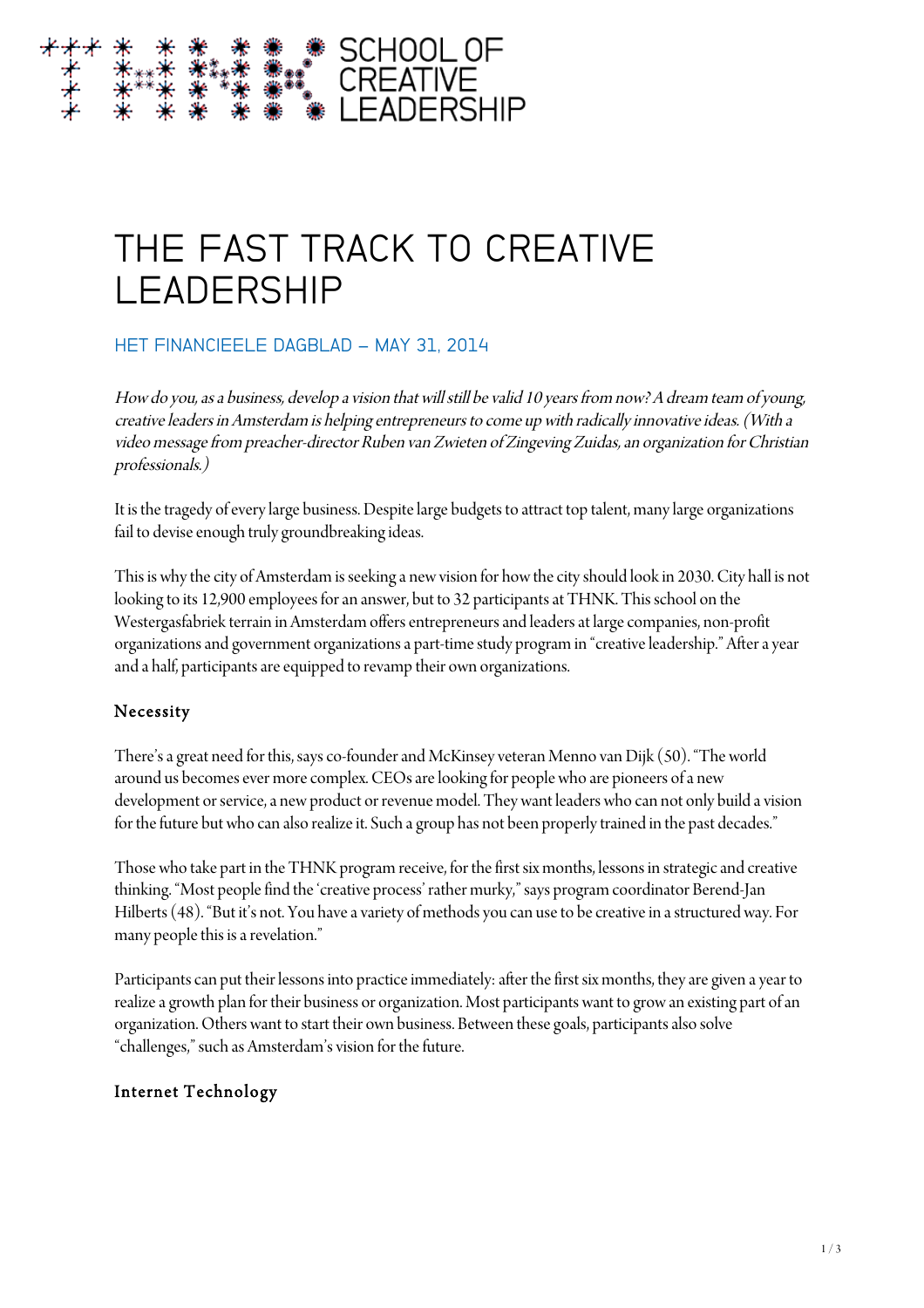

ICT company Cisco also found its way to THNK. The company requests an answer to the following challenge: how can we use internet technology to turn important markets on their heads? Take the way in which we now produce, sell and consume our food. Can ICT radically change this?

Is there then no one at Cisco itself who has an answer to this? Yes, there is, says Nicola Villa (43), who is responsible for innovation and the recruitment of top talent at Cisco. There is, however, one problem: despite all the different nationalities, the ideas are not big enough game changers, because people who work at the same organization often think in the same ways. Even a team from Cisco and business partner IBM combined could not deliver the desired results. So Villa tried a different approach: he began an ongoing search for the networks that attracted the most diverse people. The greater the differences, the greater the chances of a groundbreaking and revolutionary idea. Villa's expectations were high.

#### The Best People

Eduard Burer (39), recruiter at THNK, does everything he can to find the best people to tackle the challenges that Cisco and other companies deliver. With five colleagues, he roams the internet each day on the hunt for that unique top talent. Are you on the list of Young Global Leaders from the World Economic Forum? Have you presented at an international TED conference? Then you score points. Burer also receives many tips from former program participants – which now numberaround 175. Around 80% of the participants find the program via word of mouth.

From the 300 applicants, a maximum of 40 are approved for each class. The requirements are strict: the business plan that the participants pursue must be "super inspired"and relevant to society, according to Van Dijk. Anyone just looking to maximize their profits will not be accepted to THNK. Plus, participants must have a firm eight years of leadership experience, preferably international.

"These people must be standing on the cusp of a second career," says Burer. THNK offers them the tools, the network and the inspiration to break through, so the recruiter entices the participants. But, he says: "It's not as though you can expect to walk away from your THNK experience with a €100,000 raise in salary. For that you need to go to Harvard or Stanford."

#### Jargon

The classes take place in the first half year during four gatherings in Amsterdam. The program bursts with creative jargon. THNK's method for radical renewal consists of four steps: "sensing," "visioning," "prototyping" and "scaling." That is: you first research the problem and the client; then you come up with ideas, which you test practically as soon as possible, so that you can then introduce them to the market and eventually scale up your offering. The growth needs to happen quickly in a short time. This is not a new method, admits coordinator Hilberts, "but the composition of the program and the methods to scale up make THNK unique."